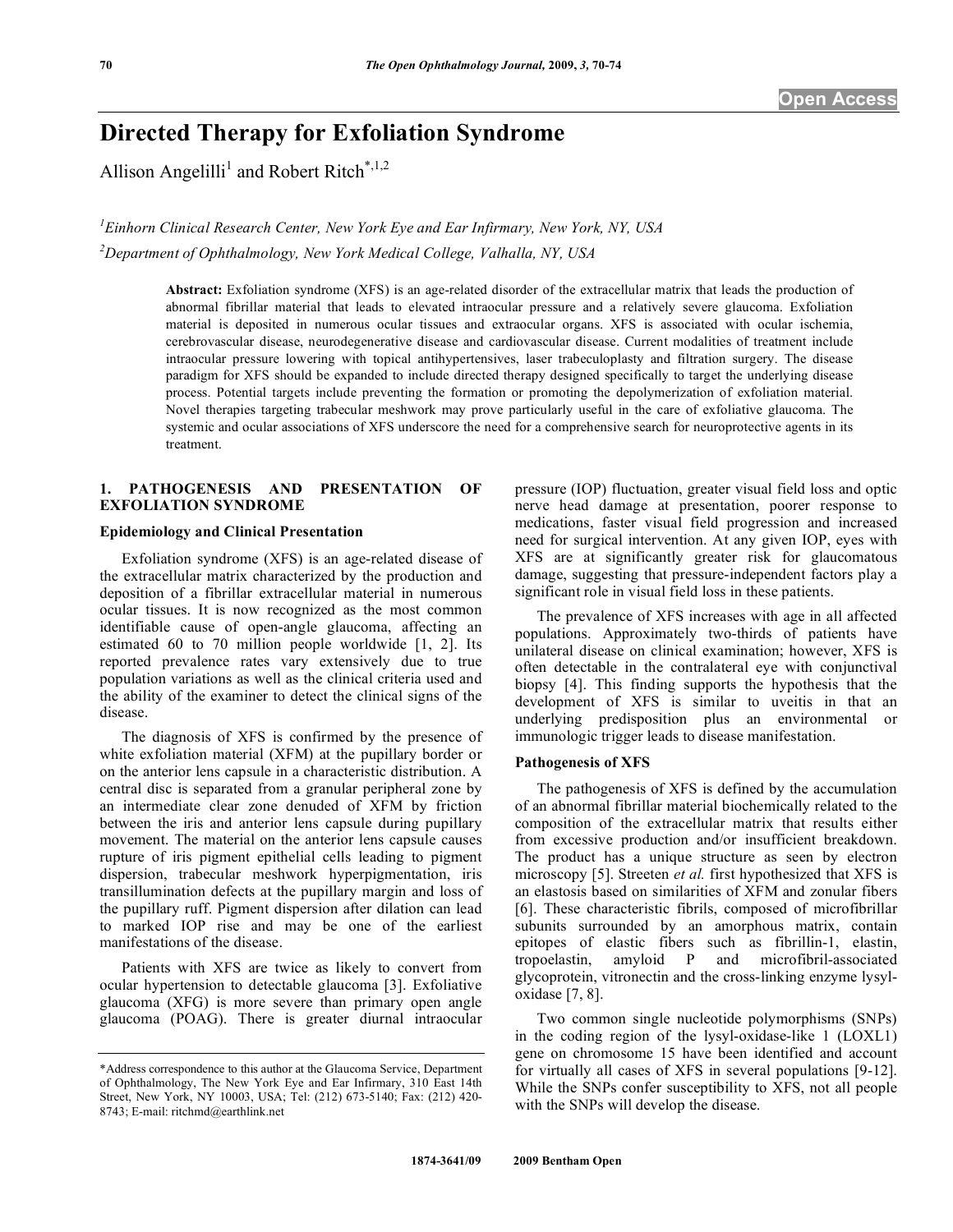LOXL1 is a member of the lysyl oxidase enzyme family responsible for formation, stabilization and remodeling of elastic fibers. They are important for cross-linking of elastin, for providing a scaffold that ensures spatially defined deposition of elastin and for regulating the production of elastin [13, 14]. The currently proposed pathogenesis of XFS is a stress-related, excessive production by elastogenic cells of elastic microfibrils that aggregate into a typical configuration *via* an enzymatic cross-linking process [15]. There is evidence that derangement of the balance of matrix metalloproteinases and their tissue inhibitors, increased oxidative stress and an impaired stress response contribute to impaired degradation and accumulation of fibers [16-19]. These fibers impair trabecular meshwork outflow resulting in an increased rise of IOP.

#### **Ocular and Systemic Associations**

 XFS is associated with both chronic open-angle glaucoma and angle closure. The zonules and ciliary body are often diffusely coated with XFM and zonules are often frayed and broken. Zonular fragility and poor pupillary dilation contribute to an increased incidence of serious complications during cataract extraction, including zonular dehiscence and vitreous loss. Phacodonesis and even subluxation of the lens or intraocular lens is common.

 It appears that XFS is etiologically related to cataract formation itself. Decreased aqueous humor ascorbic acid concentrations in XFS [20], increased malondialdehyde concentrations [21] and increased 8-iso-prostaglandin $F_{2a}$  [22] suggest that free radicals and oxidative damage play a role in the disease process. There is also breakdown of the bloodaqueous barrier with resultant increased protein concentrations in the anterior chamber.

 Ocular ischemia is clearly correlated with XFS. An increased frequency of retinal vein occlusion has been noted in XFS [23-25] and iris hypoperfusion can be detected angiographically and histopathologically [26, 27]. Patchy iris neovascularization can be seen when capillary dropout is extensive [7, 15]. Deposits of XFM can be found in the walls of vortex veins and central retinal veins. Not surprisingly, cardiovascular and cerebrovascular disorders are emerging as systemic associations of XFS. XFM has been found electron microscopically in the heart, liver, lungs, kidney and meninges in patients with XFS [28, 29]. Ocular, retrobulbar, cerebral and carotid blood flow are reduced [30-34]. XFS is a risk factor for cardiovascular disease [35] and several reports have linked XFS with Alzheimer's disease, hearing loss and transient ischemic attacks [36-39]. The pathologic connection between XFM and the functional deficits seen is currently unclear.

# **2. DIRECTED THERAPY FOR XFS**

 As the term implies, directed therapy aims to specifically address and interfere with the underlying disease pathogenesis. Ophthalmologists have begun to recognize the inadequacy of therapy limited solely to IOP reduction, particularly with the significant potential morbidities associated with XFS. The widespread systemic and ocular manifestations of XFS underscore the need for a broad and comprehensive treatment paradigm. It is essential that future investigations focus on disease-specific therapeutic modalities.

#### **Directed Ocular Antihypertensive Therapy**

 The management of XFS currently hinges on ocular antihypertensive therapy and initially can be achieved with topical therapy in many cases. Prostaglandin analogues such as latanoprost and travoprost reduce IOP at each time point in the 24-hour diurnal curve as compared to untreated IOP, with travoprost conferring a slightly higher level of reduction [40]. Latanoprost reduced IOP and narrowed the range of diurnal fluctuation in comparison to timolol in XFS [41].

 Pilocarpine has multiple beneficial actions in eyes with XFS. Not only does it lower IOP, but by increasing aqueous outflow, it should enable the trabecular meshwork to clear more rapidly, and by limiting pupillary movement, should slow disease progression. Theoretically, miotics should be the first line of treatment. Prostaglandin analogues are complementary in increasing uveoscleral outflow facility. By decreasing outflow, aqueous suppressants may cause longterm worsening of trabecular function that may be particularly detrimental in XFS [42].

 Unfortunately, pilocarpine is underutilized in the treatment of glaucoma due to the possibility of decreased vision or the misconception that it must be used q.i.d. It is our experience that pilocarpine 2% q.h.s. can provide significant limitation of pupillary movement without the inconvenience of q.i.d. dosing and dimming of vision. Pilocarpine can also blunt an early morning IOP spike [43].

 Argon laser trabeculoplasty is particularly effective in XFS [44]. Primary ALT can delay the need for topical therapy in some patients, although there is a general decrease in efficacy over time, with 35-55% remaining medication free at 3-5 years [45]. A minority of patients will experience a sudden and dramatic rise in IOP within two years following treatment, presumably due to continued pigment liberation overwhelming the meshwork. Pilocarpine 2% q.h.s. may provide protection from this. Limited data on selective laser trabeculoplasty (SLT) suggests that success may be comparable, although prospective studies are necessary to confirm this and also to compare results with argon laser trabeculoplasty [46]. Marked IOP elevations associated with pigment release in patients with heavily pigmented trabecular meshworks necessitating filtration surgery may occur after SLT [47]. Trabeculectomy with antifibrotic therapy leads to comparable IOP reduction in XFS and OAG, and offers greater 24-hour IOP control than medical therapy alone [48].

 The investigation of surgical therapy directed at trabecular dysfunction is particularly sensible for XFS. Trabeculotomy has been reported as successful in XFS although additional trials are required [49-51]. Goniotomy is also successful (Kim JH, Sbeity Z, Ritch R: Long-term results of goniotomy and cataract surgery for exfoliative glaucoma. Southeast Asian Glaucoma Interest Group, Seoul, Republic of Korea, Sept. 25, 2008.) Jacobi and Krieglstein [52] described a procedure in which trabecular aspiration improves outflow facility.

#### **Novel Therapies Targeting Trabecular Meshwork**

 Drugs that alter the structure of the trabecular meshwork may be particularly effective in XFS. Latrunculin B is currently being evaluated in human trials for its ability to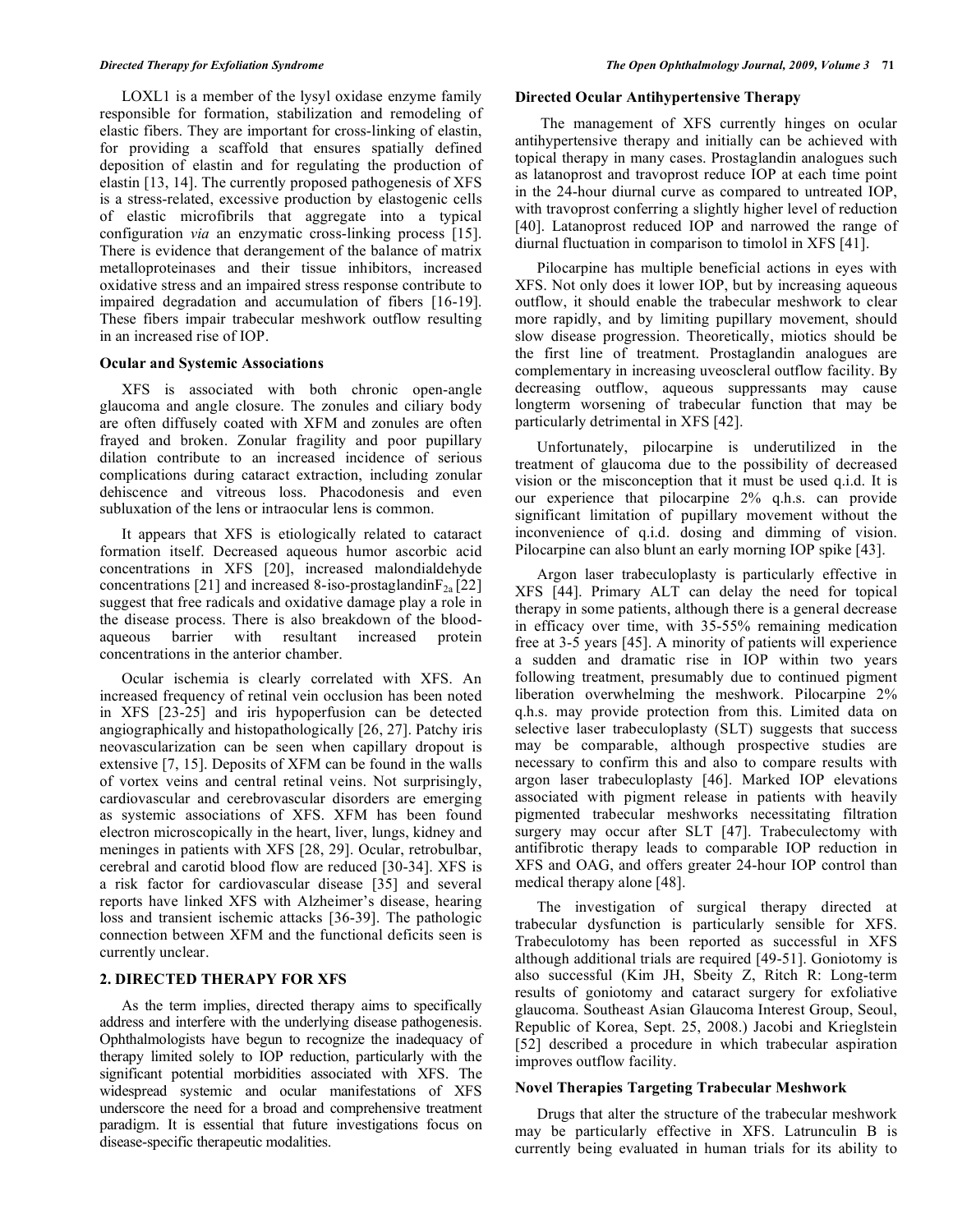bind to free actin in trabecular cells leading, to temporary disintegration of the existing actin cytoskeletin thereby increasing aqueous outflow [53, 54]. Unlike previous compounds with similar mechanisms of action such as sodium-EDTA and cytochalasin B [55, 56], Latrunculin has no known adverse effects on retinal and corneal function [57-59]. Ideally, latrunculin would be effective as a depot medication with once a week or once a month dosing.

#### **Treatment Directed at XFM**

 Future therapy of XFS should be directed at preventing formation of XFM or depolymerizing existing XFM. An intriguing line of research is an investigation of the factors that protect the contralateral eye from developing XFS. If the development of the disease in the second eye is actively suppressed, as by an immune mechanism, then elucidation of this could lead to a novel treatment. The systemic ramifications of XFS and the morbidity associated with these diseases highlight the need for a therapy that prevents aggregation of XFM microfibrils disaggregating the microfibrils.

 Homocysteine is an amino acid, elevations of which result from a disturbance of methionine metabolism. Hyperhomocysteinemia is a widely recognized cardiovascular risk factor and is reversible with dietary supplementation with folic acid, pyridoxine (vitamin B6) and cyanocobalamine (vitamin B12) [60, 61]. Hyperhomocysteinemia is associated with disruption of the elastic fibers of the extracellular matrix leading to vascular disease [62]. Elevated homocysteine levels are present in blood, aqueous and tears of patients with XFS, and there are decreased serum levels of cyanocobalamin, pyridoxine and folic acid [63-66]. The concept of a relationship between hyperhomocysteinemia is supported by the propensity for cardiovascular and cerebrovascular disease in patients with XFS. By the same virtue, it is possible that treatment of hyperhomocysteinemia could be beneficial in XFS as it is in cardiovascular disease.

 Folic acid deficiency leads to altered expression of genes involved in cell signaling, the cytoskeleton and the extracellular matrix [67]. Actin disrupting agents, such as latrunculin B, reversibly increase the proportion of receptors on the cell surface and increase [68] the rate of 5 methyltetrahydrofolate delivery [69]. Pyridoxine is an essential micronutrient involved in a variety of critical metabolic reactions including carbohydrate metabolism, sphingolipid biosynthesis and degradation, amino acid metabolism (including that of homocysteine), and neurotransmitter metabolism [70]. Therefore, deficiency of this essential micronutrient in humans leads to a variety of adverse conditions and to disturbances in normal cellular metabolism. Pyridoxine also plays a role in the integrity of the extracellular matrix [71]. Cyanocobalamin is important for the normal functioning of the brain and nervous system and for the formation of blood. It is normally involved in the metabolism of every cell of the body, especially affecting the DNA synthesis and regulation but also fatty acid synthesis and energy production.

 The discovery of the role of LOXL1 polymorphisms in XFS draws attention towards lysyl oxidase and its role in XFM production. Lysyl oxidase is inhibited by homocysteine in vascular endothelia and is also regulated by transforming growth factor-ß1 (TGF- ß1) [72, 14]. Levels of TGF-ß1 are significantly increased in the aqueous humor of XFS and TGF- ß1 may be responsible for overproduction of extracellular matrix in XFS [73]. Further information on the biochemical pathway of the production of XFM is critical if we hope to modify the treatment of XFS significantly.

## **Treatment Targeting Non-pressure Dependent Mechanisms**

 Patients with XFS have an increased likelihood to have coexisting cerebrovascular and cardiovascular disease, and systemic agents that provide neuroprotection and vasoprotection may prove to be an important therapeutic tactic in the treatment of XFS. Pharmacologic treatment of non-IOP dependent mechanisms in glaucoma has traditionally been limited to calcium channel blockers that are widely used in treatment of hypertension, coronary artery disease, migraines and Raynaud's disease. The effect of calcium channel blockers on visual field progression and ocular blood flow is disputed [74-76].

 Gingko biloba extract (GBE) has been used in Chinese medicine since 3000 BC for the treatment of aging, dementia, tinnitus, bronchoconstriction and sexual dysfunction with minimal side effects. It improves peripheral, cerebral and ocular blood flow, prevents platelet aggregation and protects against free radical damage [77, 78]. Neurons in tissue culture are protected from toxicityinduced apoptosis with GBE, and there is mixed evidence that GBE improves function in patients with Alzheimer's disease and vascular dementia [79, 80]. Further elucidation by prospective trials of GBE in glaucoma is warranted.

 Curcumin is an anti-oxidant extracted from the plant *Curcuma longa* and is a component of the commonly used Indian spice turmeric. Curcumin has antioxidant, antiinflammatory, anti-angiogenic and anti-neoplastic activity *via* the inhibition of numerous mediators of inflammation [81-85]. Clinical trials for the treatment of gastrointestinal and other neoplasms as well as Alzheimer's disease are under way. Common therapeutic doses cause only mild gastrointestinal discomfort in a minority of patients.

 Resveratrol is a compound found in the skin of red grapes. It is an effective antioxidant and protects against degeneration of neurons in ischemia. It is hypothesized that resveratrol is responsible for the "French paradox", the observation that the French have a lower incidence of heart disease despite a high fat diet due to the consumption of red wine. It is an effective antioxidant and prevents neuron degeneration [84, 85].

#### **3. CONCLUSION**

 XFS is a systemic disorder with components of lowgrade inflammation and oxidative damage leading to accumulation of XFM. The ocular morbidity associated with XFS far exceeds that of open-angle glaucoma, and a host of systemic diseases with considerable morbidity and mortality are associated with XFS. Further elucidation of the genetics and pathophysiology of XFS is crucial to our ability to treat this disease effectively. There is a role for non-IOP lowering treatment modalities in XFS as there is significant evidence of generalized ischemia and neurodegeneration. With this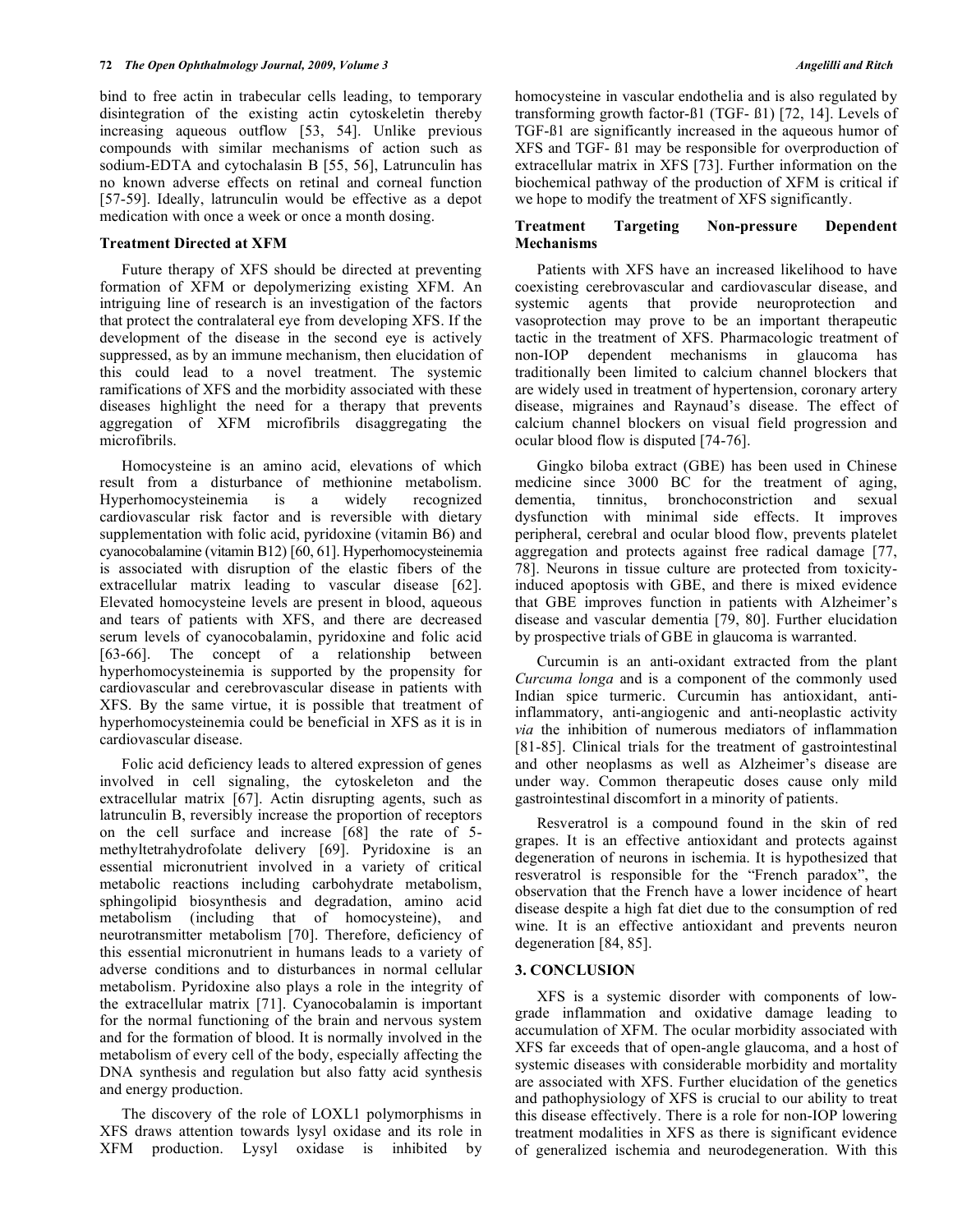directed investigation, there is hope that XFS will be both a preventable and curable disease.

#### **ACKNOWLEDGEMENT**

 Supported in part by the Leo and Mary Birenbaum Research Fund of the New York Glaucoma Research Institute, New York, NY, USA.

### **REFERENCES**

- [1] Ritch R. Exfoliation syndrome: the most common identifiable cause of open angle glaucoma. J Glaucoma 1994; 3: 176-8.
- [2] Ritch R, Schlötzer-Schrehardt U, Konstas A. Why is glaucoma associated with exfoliation syndrome? Prog Retinal Eye Res 2003; 22: 253-75.
- [3] Leske MC, Heijl A, Hussein, *et al.* Factors for glaucoma progression and the effect of treatment. The early manifest glaucoma trial. Arch Ophthalmol 2003; 121: 48-56.
- [4] Prince AM, Streeten BW, Ritch R, Dark A, Sperling M. Preclinical diagnosis of pseudoexfoliation syndrome. Arch Ophthalmol 1987; 105: 1076-82.
- [5] Naumann G, Schlötzer-Schrehardt U, Küchle M. Pseudoexfoliation syndome for the comprehensive ophthalmologist: Intraocular and systemic manifestations. Ophthalmology 1998; 105: 951-68.
- [6] Streeten B, Gibson S, Dark A. Pseudoexfoliation material contains an elastic microfibrillar-associated glycoprotein. Trans Am Ophthalmol Soc 1986; 84: 304-20.
- [7] Ritch R, Schlötzer-Schrehardt U. Exfoliation syndrome. Surv Ophthalmol 2001; 45: 265-315.
- [8] Ovodenko B, Rostagno T, Neubert T, *et al.* Proteomic analysis of lenticular exfoliation deposits. Invest Ophthalmol Vis Sci 2007; 48: 1447-57.
- [9] Thorliefsson G, Magnusson K, Sulem P, *et al.* Common sequence variants in the LOXL1 gene confer susceptibility to exfoliation glaucoma. Science 2007; 317: 1397-400.
- [10] Fingert J, Alward W, Kwon Y, *et al.* LOXL1 mutations are associated with exfoliation syndrome in patients from the midwestern United States. Am J Ophthalmol 2007; 144: 974-75.
- [11] Hewitt A, Sharma S, Burdon K, *et al.* Ancestral LOXL1 variants are associated with pseudoexfoliation in Caucasian Australians but with markedly lower penetrance than in Nordic people. Hum Mol Genet 2008; 17: 710-16.
- [12] Hayashi H, Gotoh N, Ueda Y, *et al.* Lysyl Oxidase-like 1 polymorphisms and exfoliation syndrome in the Japanese population. Am J Ophthalmol 2008; 145: 582-85.
- [13] Liu X, Zhao Y, Gao J, *et al.* Elastic fiber homeostasis requires lysyl oxidase-like 1 protein. Nat Genet 2004; 36: 178-82.
- [14] Oleggini R, Gastaldo N, Di Donato A. Regulation of elastin promoter by lysyl oxidase and growth factors: cross control of lysyl oxidase on TGF-beta1 effects. Matrix Biol 2007; 26: 494-505.
- [15] Schlötzer-Schrehardt U, Naumann G. Ocular and systemic pseudoexfoliation syndrome. Am J Ophthalmol 2006; 141: 921-37.
- [16] Schlötzer-Schrehardt U, Lommatzsch, Küchle M, *et al.* Matrix metalloproteinases and their inhibitors in aqueous humor of patients with pseudoexfoliation syndrome/glaucoma and primary open-angle glaucoma. Invest Ophthalmol Vis Sci 2003; 44: 1117- 25.
- [17] Ho S, Dogar G, Wang J, *et al.* Elevated aqueous humor tissue inhibitor of matrix metalloproteinase-1 and connective tissue growth factor in pseudoexfoliation syndrome. Br J Ophthalmol 2008; 89: 169-73.
- [18] Rönkkö S, Rekonen P, Kaarniranta K, *et al.* Matrix metalloproteinases and their inhibitors in the chamber angle of normal eyes and patients with primary open-angle glaucoma and exfoliation glaucoma. Graefes Arch Clin Exp Ophthalmol 2007; 245: 697-704.
- [19] Koliakos G, Schlötzer-Schrehardt U, Konstas A, *et al.*  Transforming and insulin like growth factor in the aqueous humor of patients with exfoliation syndrome. Graefes Arch Clin Exp Ophthalmol 2001; 239: 482-7.
- [20] Koliakos G, Konstas A, Schlötzer-Schrehardt U, *et al.* Ascorbic acid concentration is reduced in the aqueous humor of patients with exfoliation syndrome. Am J Ophthalmol 2002; 134: 879-83.
- [21] Yilmaz A, Adiguzel U, Tamer L, *et al.* Serum oxidant/antioxidant balance in exfoliation syndrome. Clin Exp Ophthalmol 2005; 33: 63-6.
- [22] Koliakos G, Konstas A, Schlötzer-Schrehardt U, *et al.* 8-Isoprostaglandin F2a and ascorbic acid concentration in the aqueous humor of patients with exfoliation syndrome. Br J Ophthalmol 2003; 87: 353-6.
- [23] Saatci OA, Ferliel S, Ferliel M, *et al.* Pseudoexfoliation and glaucoma in eyes with retinal vein occlusion. Int Ophthalmol 1999;  $23:75-8.$
- [24] Cursiefen C, Hammer T, Küchle M, *et al.* Pseudoexfoliation syndrome in eyes with ischemic central retinal vein occlusion. A histopathologic and electron micrographic study. Acta Ophthalmol Scand 2001; 79: 476-8.
- [25] Ritch R, Prata TS, de Moraes CGV, *et al.* Association of exfoliation syndrome and central retinal vein occlusion: an ultrastructural analysis. Acta Ophthalmol Scand 2008; 86: 565-68.
- [26] Laatkainen L. Fluorescein angiographic studies of the peripapillary and perilimbal regions in simple, capsular and low-tension glaucoma. Acta Ophthalmol 1971; 3: 3-83.
- [27] Hammer T, Schlötzer-Schrehardt U, Naumann GOH. Unilateral or asymmetric pseudoexfoliation syndrome? An ultrastructural study. Arch Ophthalmol 2001; 119: 1023-31.
- [28] Schlötzer-Schrehardt U, Koca MR, Naumann GOH, Volkholz H. Pseudoexfoliation syndrome. Ocular manifestation of a systemic disorder? Arch Ophthalmol 1992; 110: 1752-56.
- [29] Streeten B, Li Z, Wallace R, *et al.* Pseudoexfoliative fibrillopathy in visceral organs of a patient with pseudoexfoliation syndrome. Arch Ophthalmol 1992; 110: 1757-62.
- [30] Yüksel N, Anik Y, Kilic A, *et al.* Cerebrovascular blood flow velocities in pseudoexfoliation. Graefes Arch Clin Experiment Ophthalmol 2006; 244: 316-21.
- [31] Yüksel N, Karabas V, Arslan A, *et al.* Ocular hemodynamics in pseudoexfoliation syndrome and pseudoexfoliation glaucoma. Ophthalmology 2001; 108: 1043-49.
- [32] Scullica L, Buceti R, Castagna I, *et al.* Functional aspects of pseudoexfoliation: Physiopathologic features. New Trends Ophthalmol 1993; 8: 163-8.
- [33] Sibour G, Finazzo C, Boles Carenini A. Monolateral pseudoexfoliatio capsulae: A study of choroidal blood flow. Acta Opthalmol Scand 1997; 75(Suppl 224): 13-4.
- [34] Repo L, Suhonen M, Teräsvirta M, Koivisto J. Color Doppler imaging of the ophthalmic artery blood flow spectra of patients who have had a transient ischemic attack. Ophthalmology 1995; 102: 1199-205.
- [35] Andrikopoulos G, Mela E, Georgakopoulos, *et al.* Pseudoexfoliation syndrome prevalence in Greek patients with cataract and its association to glaucoma and coronary artery disease. Eye 2009; 23: 442-47.
- [36] Hagadus R, Wandel T, Ritch R, *et al.* Pseudoexfoliation in patients with Alzheimer's disease. Invest Ophthalmol Vis Sci 1989; 30(Suppl): 27.
- [37] Linnér E, Popovic C, Gottfries C, *et al.* The exfoliation syndrome in cognitive impairment of cerebrovascular or Alzheimer's type. Acta Opthalmol Scand 2001; 79: 283-85.
- [38] Shaban R, Asfour W. Ocular pseudoexfoliation associated with hearing loss. Saudi Med J 2004; 25: 1254-57.
- [39] Mitchell P, Wang J, Smith W. Association of pseudoexfoliation with increased vascular risk. Am J Ophthalmol 1997; 124: 685-7.
- [40] Konstas A, Kozobolis V, Katsimpris I, *et al.* Efficacy and safety of latanoprost versus travoprost in exfoliative glaucoma patients. Ophthalmol 2007; 114: 653-7.
- [41] Konstas A, Holló M, Irkec M, *et al.* Diurnal IOP control with bimatoprost *vs* latanoprost in exfoliative glaucoma: a crossover observer-masked 3-center study. Br J Ophthalmol 2007; 91: 757- 60.
- [42] Becker B. Does hyposecretion of aqueous humor damage the trabecular meshwork? J Glaucoma 1995; 4: 303-5.
- [43] Barkana Y, Anis S, Liebmann J, *et al.* Intraocular pressure monitoring outside of normal office hours in patients with glaucoma is clinically useful. Arch Ophthalmol 2006; 124: 793-9.
- [44] Ritch R, Podos S. Laser trabeculoplasty in exfoliation syndrome. Bull NY Acad Med 1983; 59: 339-44.
- [45] Odberg T, Sandvik L. The medium and long-term efficacy of primary argon laser trabeculoplasty in avoiding topical medication in open-angle glaucoma. Acta Ophthalmol 1999; 77: 176-81.